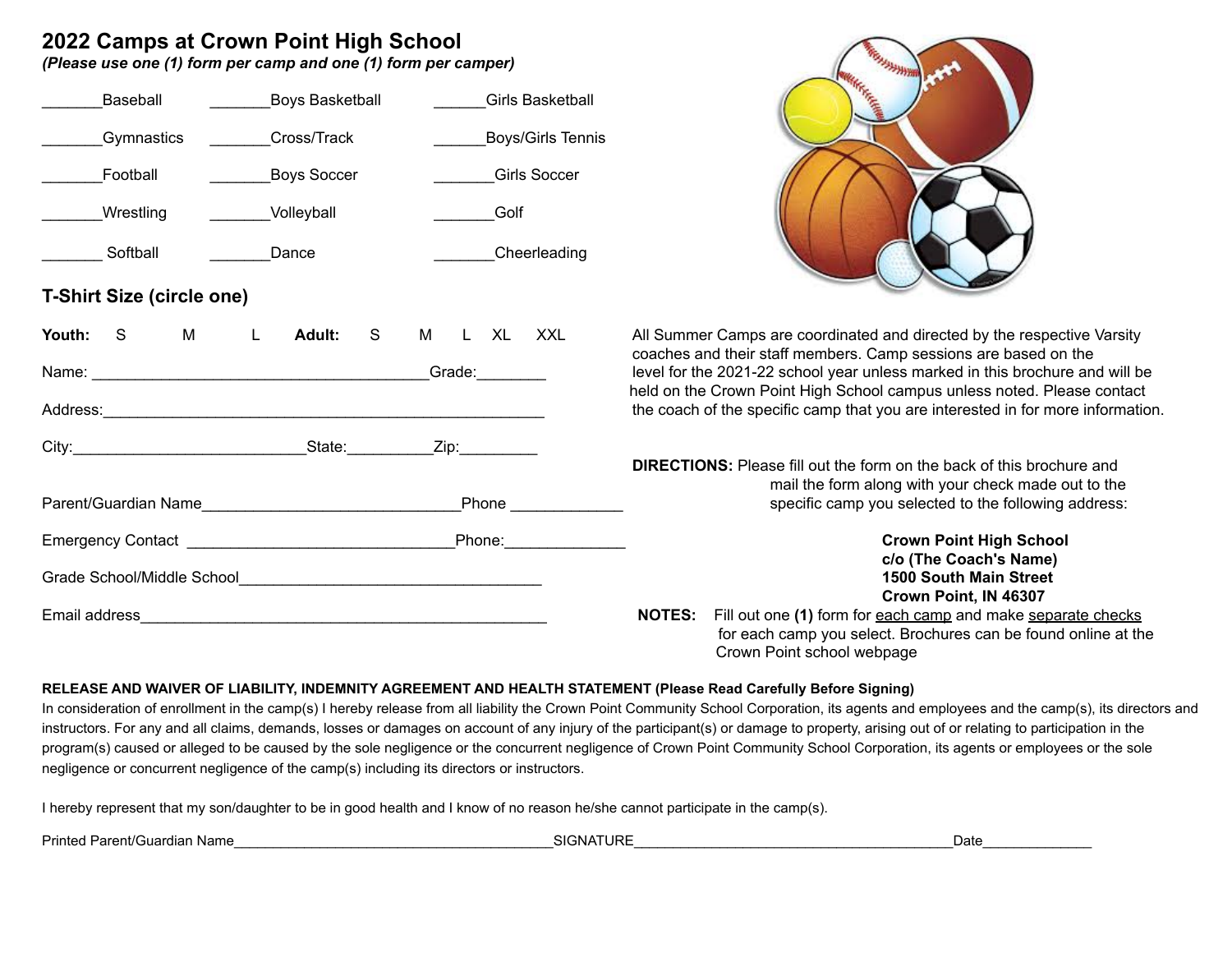|            |                                            | <b>BASEBALL</b> - Head Coach: Steve Strayer sstrayer@cps.k12.in.us           |      |           | <b>BOYS/GIRLS GOLF</b> - Head Coach: Bri VanderWoude bri.vanderwoud   |            |                   |
|------------|--------------------------------------------|------------------------------------------------------------------------------|------|-----------|-----------------------------------------------------------------------|------------|-------------------|
| Grades K-3 | June 20-22                                 | 10am - 11:30am                                                               | \$70 |           | Camp Dates: July 11-13 - All 3 days will be held at White Hawk CC *** |            |                   |
| Grades 4-8 | June 20-22                                 | 12:30 pm-2:00pm                                                              | \$70 | Session 1 | 8:00 - 8:30 am Grades PK-2                                            |            | \$75 (includes T- |
|            | **Make Checks payable to: Bulldog Baseball |                                                                              |      | Session 2 | 8:45 - 9:30 am                                                        | Grades 3-6 | \$85 (includes T- |
|            |                                            | Use current grade for your child (2021-22) *Family price is \$110 per family |      | Session 3 | 9:45 - 10:45 am Grades 7-9                                            |            | \$95 (includes T- |

**BOYS BASKETBALL** - Head Coach: Clint Swan [swanclint@gmail.com](mailto:swanclint@gmail.com) \*\*\* Players must have their own clubs. Country Club attire is required at White Hawk.

|                       | Campers are encouraged to register online at Boys Basketball website | White Hawk CC may not perm           |      |                                            |
|-----------------------|----------------------------------------------------------------------|--------------------------------------|------|--------------------------------------------|
|                       | *Please use current grade of your child 2021-22                      | practice facility*                   |      |                                            |
| Grades 6-8            | May 31-June 3 3:15-5:45                                              |                                      | \$70 |                                            |
| Grades K-1            | June 6-10                                                            | 8:00 am-9:30 am                      | \$70 | <b>BOYS SOCCER - Head Coach</b>            |
| Grades 2-3            | June 6-10                                                            | 9:45 am-11:45 am                     | \$70 | Youth Camp: June 27-June 30                |
| $C$ rodoc $\Lambda$ . | $l1$ in $\alpha$ 6.10                                                | $12.00 \text{ nm}$ $2.00 \text{ nm}$ | ¢70  | Incoming $C_1K_2$ , $\overline{A_1}00.500$ |

\*Please use the current grade of your child (2021-22) Make checks payable to: Bulldog Soccer Club Campers are encouraged to register online at [www.cpgirlsbasketballcamps.com](http://www.cpgirlsbasketballcamps.com) Grades K-4 June 20-24 11:00-1:00 \$70

Additional Campers \$100 for two, \$140 for three (for OUR camp) Grades 1-8 June 13-17 9:00-10:30 AM \$70.00 Late Sign-ups and walk-ins accepted, but not guaranteed a t-shirt or basketball Additional Campers \$100 for two, \$140 for three \*\*Make checks payable to Lady Bulldog Basketball World Cup Tournament on Friday June 28-- Parents are welcome

**BOYS/GIRLS CROSS Country** - Head B/G Coach Erik Forehand [eforehand@cps.k12.in.us](mailto:eforehand@cps.k12.in.us) Kids' Cross Country Camp for the Summer or 2022 will combine with the Track & Field Camp. DANCE TEAM-Head Coach Chloe Hoffman [choffman@cps.k12.in.us](mailto:choffman@cps.k12.in.us) While the Track and Field camp will cover sprints, relays, jumps, we will include distance Grades K-6 Sept. 14-16th (5:30-7pm) \$45 (Includes T-Shirt)

Summer Camp Boys & Girls @ High School Tennis Courts June 13th-17th (Three Age Groups) Grades K-3:  $8:00-9:30$ am  $$60$ Grades 4-6: 10:00-11:30am \$60 **\$60 \$10.00 \$10.00 \$10.00 \$10.00 \$10.00 \$10.00 \$10.00 \$10.00 \$10.00 \$10.00 \$10.00 \$10.00 \$10.00 \$10.00 \$10.00 \$10.00 \$10.00 \$10.00 \$10.00 \$10.00 \$10.00 \$10.00 \$10.00 \$10.00 \$10.00 \$10.00 \$10.0** Grades 7-8: 12:00-1:30pm \$60 Email Coach Peretin to register. Payments due on June 13th. **Make checks payable to Crown Point Tennis**

| Grades K-4 Little Bulldog June 13-16 |            | 9-10:15 am          | \$75 | Grades 6-8 | July 11-15 | 11:30am -1:30pm                                        |
|--------------------------------------|------------|---------------------|------|------------|------------|--------------------------------------------------------|
| Grades 5-8 All Position              | June 13-16 | 10:30 AM-12 PM_\$75 |      |            |            | Family Price: \$120.00 *Make checks payable to B       |
| Grades 5-8 Lineman                   | June 21–24 | 9-10:15 AM          | \$75 |            |            | Late walk-ins and sign-ups are accepted, but not gua   |
| Grades 5-8 7 on 7 Pass               | June 21-24 | 10:30-12 PM         | \$75 |            |            | Please use this form to register your son or daughter. |

### BOYS/GIRLS GOLF - Head Coach: Bri VanderWoude [bri.vanderwoude@gmail.com](mailto:bri.vanderwoude@gmail.com)

|            |                                            |                                                                              |      |           | Please make checks pavable to Crown Point Cirls Colf |            |                                                                       |
|------------|--------------------------------------------|------------------------------------------------------------------------------|------|-----------|------------------------------------------------------|------------|-----------------------------------------------------------------------|
|            |                                            | Use current grade for your child (2021-22) *Family price is \$110 per family |      | Session 3 | 9:45 - 10:45 am Grades 7-9                           |            | \$95 (includes T-shirt)                                               |
|            | **Make Checks payable to: Bulldog Baseball |                                                                              |      | Session 2 | 8:45 - 9:30 am                                       | Grades 3-6 | \$85 (includes T-shirt)                                               |
| Grades 4-8 | June 20-22                                 | 12:30 pm-2:00pm                                                              | \$70 | Session 1 | 8:00 - 8:30 am Grades PK-2                           |            | \$75 (includes T-shirt)                                               |
| Grades K-3 | June 20-22 .                               | 10am - 11:30am                                                               | \$70 |           |                                                      |            | Camp Dates: July 11-13 - All 3 days will be held at White Hawk CC *** |

Please make checks payable to **Crown Point Girls Golf**

White Hawk CC may not permit players not wearing appropriate attire onto the practice facility\*

BOYS SOCCER - Head Coach: Mike Bazin [cphssoccer@gmail.com](mailto:cphssoccer@gmail.com)

| Grades 2-3 | June 6-10 | 9:45 am-11:45 am | \$70                                                                                  | Youth Camp: June 27-June 30   |              |      |
|------------|-----------|------------------|---------------------------------------------------------------------------------------|-------------------------------|--------------|------|
| Grades 4-5 | June 6-10 | 12:00 pm-2:00 pm | \$70                                                                                  | Incoming Gr K-2 $4:00-5:00$   | Soccer Field | \$50 |
|            |           |                  |                                                                                       | Incoming Gr $3-5$ 5:00-6:30   | Soccer Field | \$70 |
|            |           |                  | *Additional Campers \$100 for two, \$140 for three; Make Checks to CP Basketball Camp | Incoming Gr $6-8$ $6:30-8:00$ | Soccer Field | \$70 |

GIRLS BASKETBALL - Head Coach: Chris Seibert [cseibert@cps.k12.in.us](mailto:cseibert@cps.k12.in.us) Camper Appreciation Night is June 30 at 5:30pm CP v TBD (camper & family invited)

GIRLS SOCCER - Head Coach Dave Bock [ladybulldogsoccercamp@gmail.com](mailto:ladybulldogsoccercamp@gmail.com) phone:219-713-0089

Make checks payable to: **Lady Bulldog Soccer** Camp location to be on CPHS soccer facilities

related activities at the camp. Please see the information for the 2022 Track and Field Camp. Kiddie Camp Dancers will perform at **pregame of the football game on Sept. 16th** Make checks payable to: **CP Dance Team** Camp Location will be in CPHS fieldhouse

### **BOYS/GIRLS TENNIS** - Dominic Peretin [dperetin@cps.k12.in.us](mailto:dperetin@cps.k12.in.us) **WRESTLING** - Head Coach - Branden Lorek [crownpointwrestlingclub@gmail.com](mailto:crownpointwrestlingclub@gmail.com)

| Bulldog Wrestling Camp-Ages (4-8 years old) June-6,8,9 |            | 4:00pm---5:00pm | \$50 |  |  |  |
|--------------------------------------------------------|------------|-----------------|------|--|--|--|
| Bulldog Wrestling Camp-Ages (9-14)                     | June 6.8.9 | 7: 00--8:30pm   | \$60 |  |  |  |
| Bulldog Wrestling Girls Camp                           | June 6.8.9 | 5:30pm-7:00pm   | \$60 |  |  |  |
| * Make Checks pavable to Crown Point Wrestling         |            |                 |      |  |  |  |

| <b>FOOTBALL</b> - Head Coach: Craig Buzea cpdogsfootball@gmail.com |            |                     |      | <b>VOLLEYBALL</b> - Head Coach: Alison Duncan aduncan@cps.k12.in.us                   |  |  |  |
|--------------------------------------------------------------------|------------|---------------------|------|---------------------------------------------------------------------------------------|--|--|--|
| Please register at www.cpdogsfootballcamp.com                      |            |                     |      | Please attend the session based on your son/daughter's grade for the 2021/2022 year.  |  |  |  |
|                                                                    |            |                     |      | 9:00am -11:00am<br>Grades K-5<br>July 11-15<br>\$75                                   |  |  |  |
| Grades K-4 Little Bulldog June 13-16                               |            | 9-10:15 am          | \$75 | Grades 6-8<br>\$75<br>July 11-15<br>11:30am -1:30pm                                   |  |  |  |
| Grades 5-8 All Position                                            | June 13-16 | 10:30 AM-12 PM \$75 |      | Family Price: \$120.00 *Make checks payable to Bulldog Volleyball Camps               |  |  |  |
| Grades 5-8 Lineman                                                 | June 21–24 | 9-10:15 AM          | \$75 | Late walk-ins and sign-ups are accepted, but not guaranteed the correct t-shirt size. |  |  |  |
| Grades 5-8 7 on 7 Pass                                             | June 21-24 | 10:30-12 PM         | \$75 | Please use this form to register your son or daughter.                                |  |  |  |